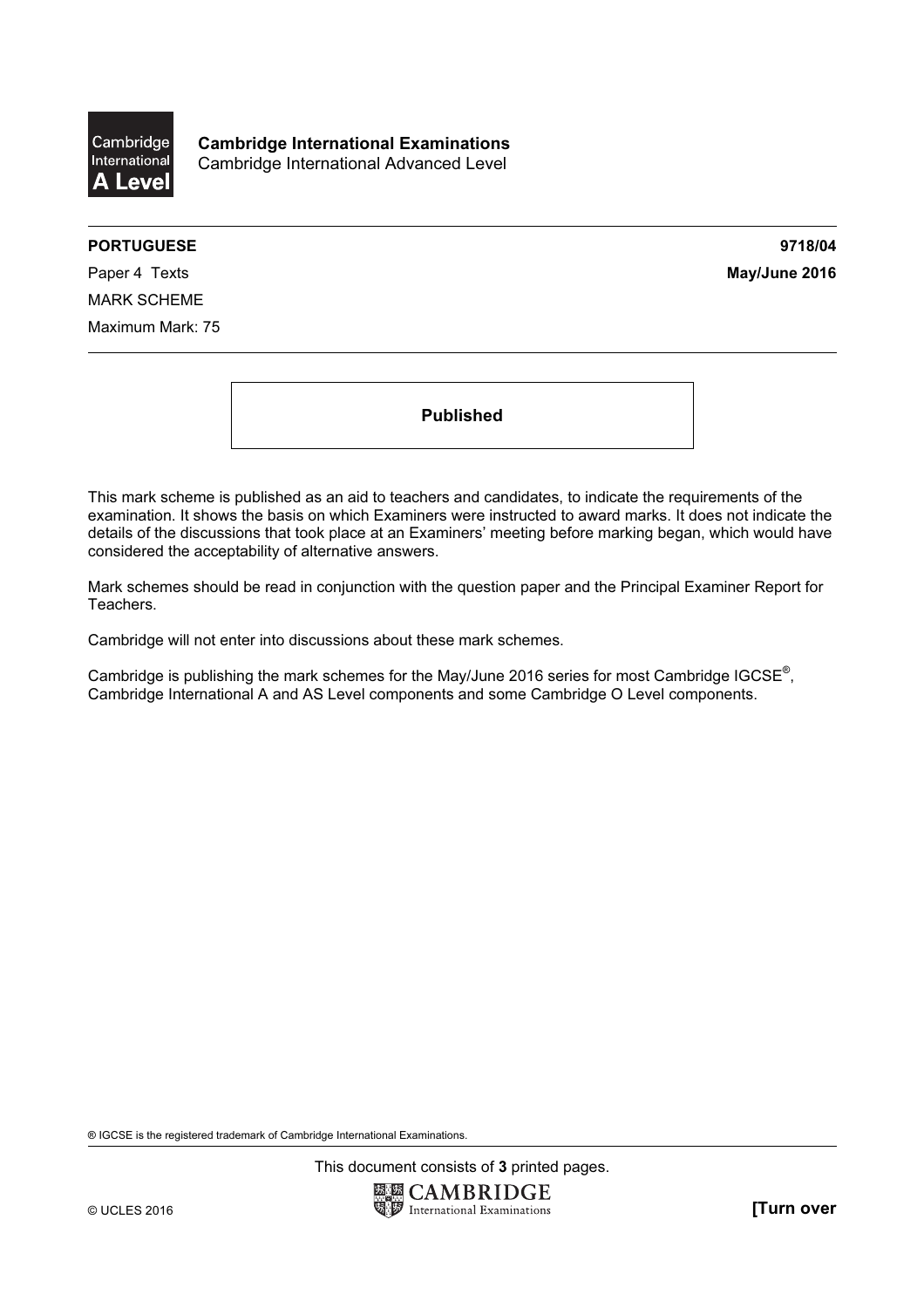| Page 2 $ $ | <b>Mark Scheme</b>                              | Syllabus | Paper |
|------------|-------------------------------------------------|----------|-------|
|            | Cambridge International A Level - May/June 2016 | 9718     | 04    |

Candidates must write their answers in the target language. Examiners will look for a candidate's ability to communicate effectively and will ignore linguistic errors which do not impede communication.

## Passage-based questions

Examiners should consider the extent to which candidates have been able to identify the significant issues raised in the passage and, where appropriate, have applied these to the text as a whole. The passage is a stimulus passage, to be used as a springboard to give candidates a starting point for their answer. Examiners should allow candidates to use the passage as they choose, and ask themselves how successfully the candidates have manipulated their material and to what extent they have shown depth of awareness and knowledge of the workings of the text under discussion. This is not an exercise in literary criticism: Examiners should reward candidates whose answers show good understanding of how a text works and how an author has conveyed the key issues.

## Essay questions

A prime consideration is that candidates show detailed knowledge and understanding of the text.

## Extracts from Examiners' Notes

This paper is intended to test candidates' knowledge of a text and their ability to use this knowledge to answer questions in a clear and focused manner. A sophisticated literary approach is not expected (though at the highest levels it is sometimes seen), but great value is placed on evidence of a firsthand response and thoughtful, personal evaluation of what candidates have read. Candidates may have been encouraged to depend closely on prepared notes and quotations: quotation for its own sake is not useful, though it will not be undervalued if used appropriately to illustrate a point in the answer.

Candidates do not tend to show all the qualities or faults described in any one mark-band. Examiners attempt to weigh all these up at every borderline, in order to see whether the work can be considered for the category above. At the lower levels, the answer may mention a few 'facts' but these may be so poorly understood, badly organised and irrelevant that it falls into category 10–11; or there may be just enough sense of understanding and focus for the examiner to consider the 12–13 band. Again, at a higher level, an answer may be clear, solid and conscientious (perhaps 18–19), without showing quite the control and attention to perceptively chosen detail which would justify 20 or more.

Examiners take a positive and flexible approach and, even when there are obvious flaws in an answer, reward evidence of knowledge and especially any signs of understanding and careful organisation.